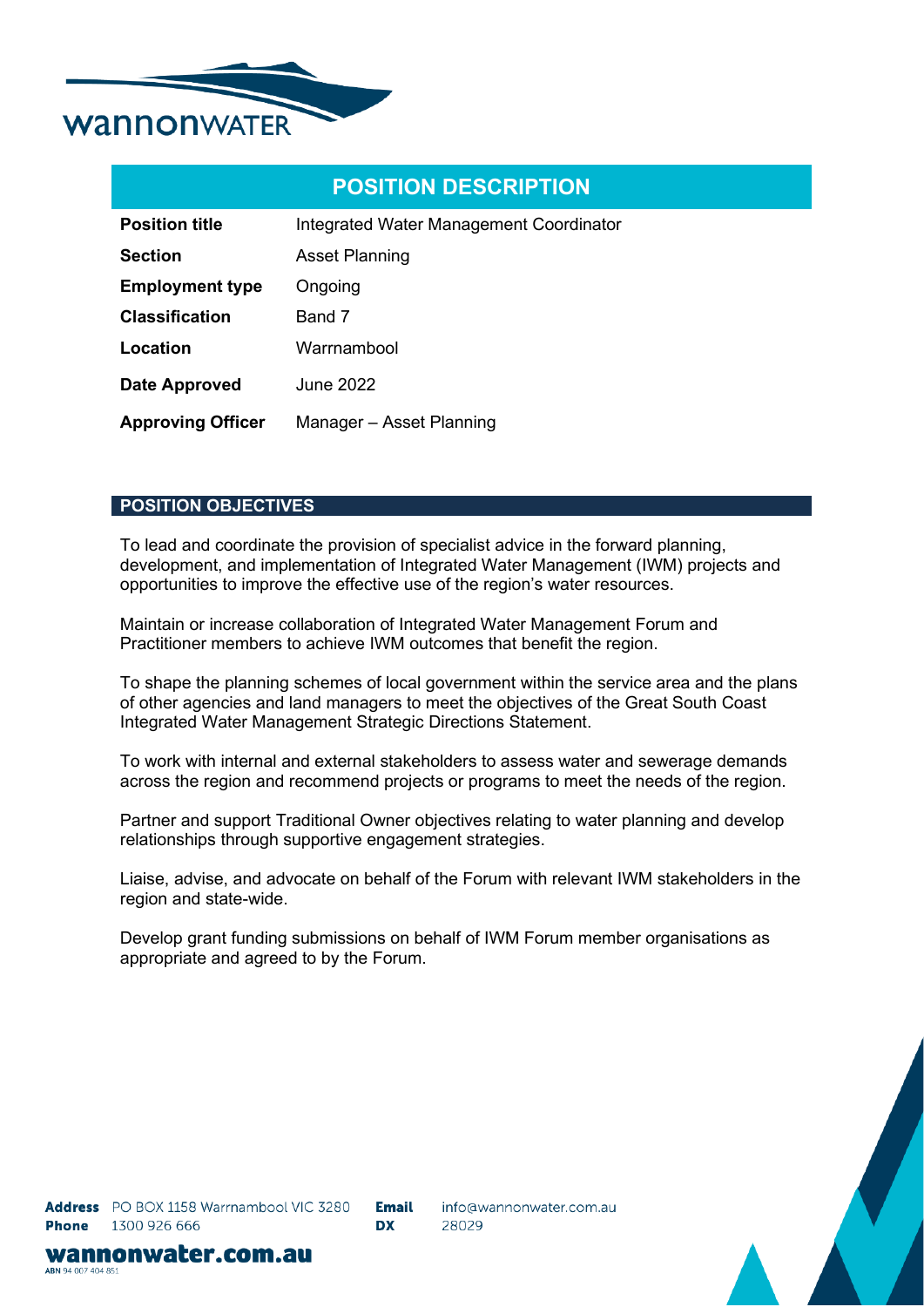

## **Integrated Water Management Coordinator**

## **KEY RESPONSIBILITIES & DUTIES**

Coordinate the development of a more integrated approach to water planning through engagement with Councils, Traditional Owners, Catchment Management Authorities, Southern Rural Water, other relevant agencies, and stakeholders.

Lead engagement activities and communicate regularly with IWM Forum members and Practitioner groups and member organisations to ensure effective collaboration on IWM related activities.

Identify, develop, and implement integrated water management proposals with other partners for a more liveable, sustainable, and prosperous region. This includes designing the scope of feasibility studies and construction projects, preparing business cases in collaboration with investment partners and the development of government funding submissions.

Work with local government, state government, Traditional Owners, consultants, and the community in the review of planning schemes, the development of structure plans and review of relevant strategies.

Coordinate and engage with local government, state government, Traditional Owners, the farming sector, industry, and communities to determine the need for increased access to water or sewerage services and the development of projects or programs to meet these needs. Provide input into policy development to improve resource use and collaboration across the region.

Collect and analyse economic data for the preparation of IWM strategies and catchment master plans as needed.

Undertake investigations and prepare reports for presentation to management and/or Council on various IWM related matters.

Prepare bi-annual progress reports and provide to the IWM Forum and IWM Forum Practitioners. Set up 6 monthly with IWM Forum Practitioners representatives to discuss role progress and forward planning and prioritisation of tasks.

Prepare budget estimates and business cases to enable the programming of capital works, and the delivery of innovative and effective IWM solutions.

Evaluate and advise on IWM project cost-benefits and non-market values.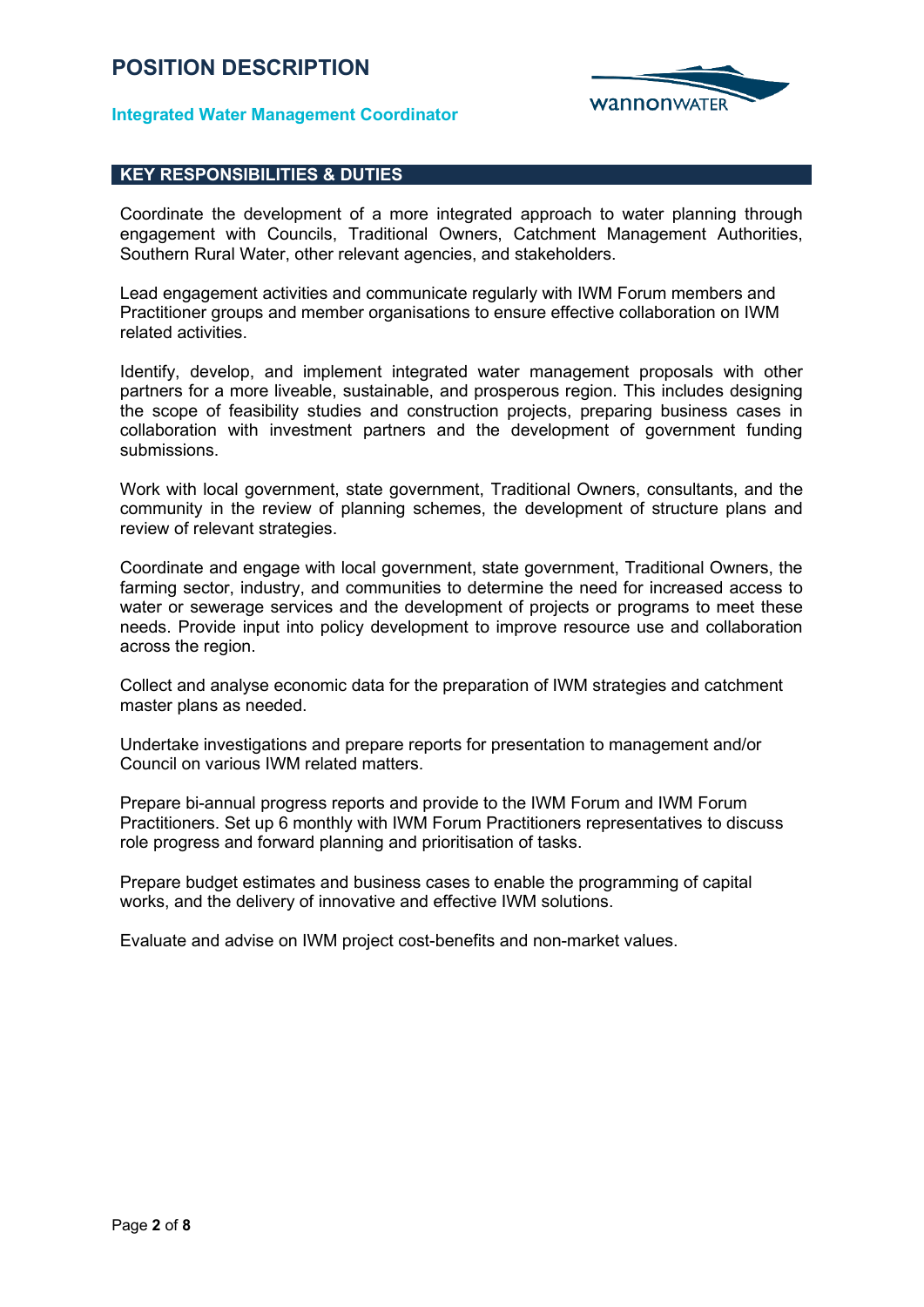## **Integrated Water Management Coordinator**



## **Governance and Reporting**

Every 6 months, the IWM Coordinator will be required to prepare a written progress report for the IWM Forum and IWM Forum Practitioners and convene bi-annual meetings with representatives from the IWM Forum Practitioners to provide progress updates and seek direction for future work priorities (**Figure 1**).



## **ORGANISATIONAL RELATIONSHIPS**

| <b>Responsible to</b>   | Manager Asset Planning                                                                                                      |
|-------------------------|-----------------------------------------------------------------------------------------------------------------------------|
| <b>Responsible for</b>  | Nil                                                                                                                         |
| <b>External Liaison</b> | Local Government, Traditional Owners, State Government, service                                                             |
|                         | authorities, developers, consultants, customers, Aboriginal groups,<br>regional businesses, and other relevant stakeholders |

## **ACCOUNTABILITY AND EXTENT OF AUTHORITY**

The development of a more integrated approach to water planning, working with both senior management and practitioner level representatives of Councils, CMAs, and other relevant stakeholders.

The incumbent is accountable to engage effectively with internal and external stakeholders to build and maintain positive working relationships.

Responsible for preparation of reports, including budgets and timelines and documentation relating to the key responsibilities in accordance with Wannon Water and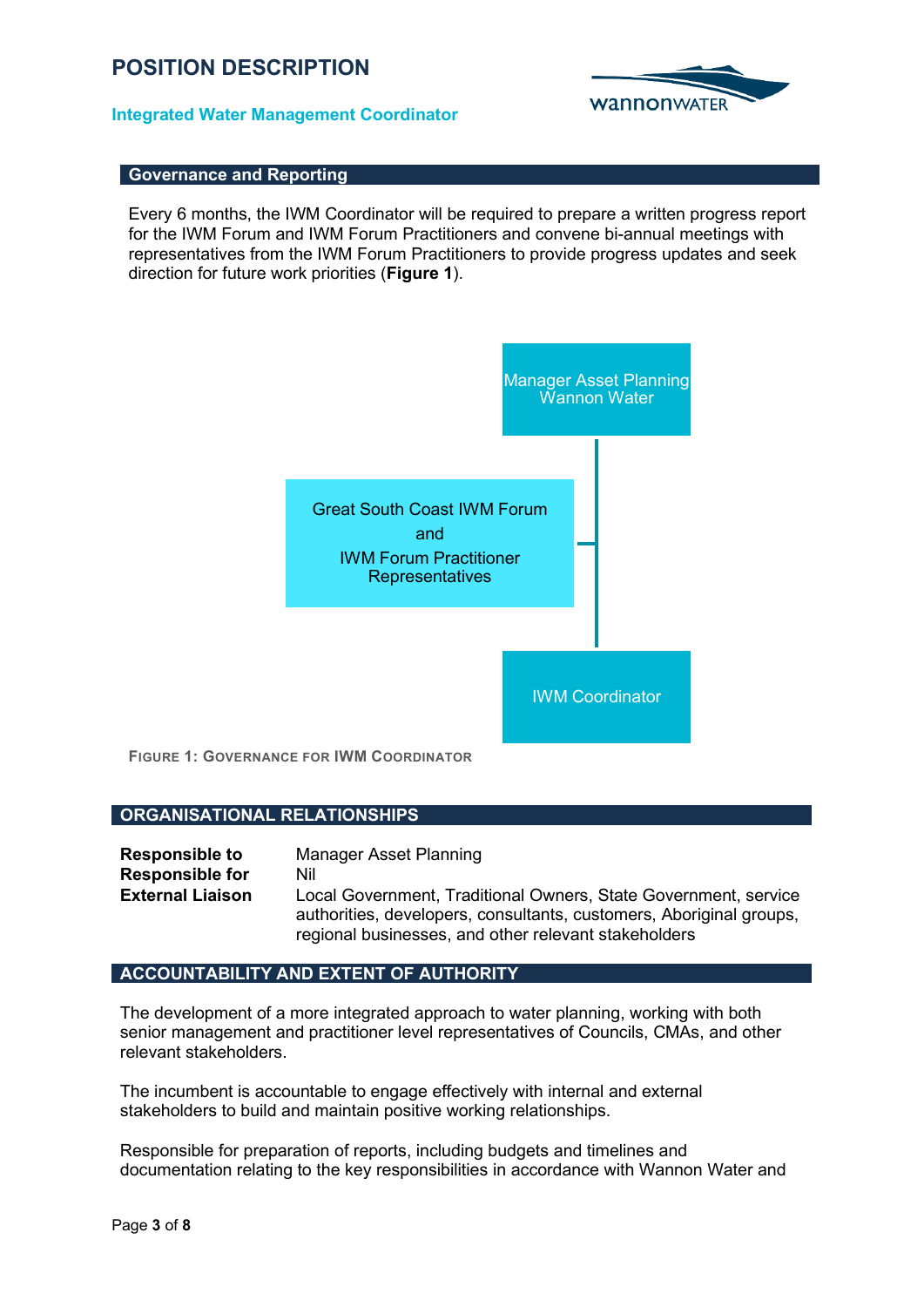

## **Integrated Water Management Coordinator**

agency partner requirements. The IWM Coordinator will prepare a bi-annual progress report in the template provided by DELWP, to report progress to the IWM Forum and the IWM Forum Practitioners.

The incumbent is accountable for all the information provided and has the freedom to identify solutions that may be new or innovative (subject to professional review) that may have a substantial impact on the projects to be undertaken and on the public perception of Wannon Water and the IWM Forum. The incumbent is expected to work without regular supervision.

The limit of authority is controlled by Wannon Water policy, and directions by the Manager.

## **JUDGEMENT AND DECISION MAKING**

The incumbent is expected to use initiative and judgement in evaluating options and presenting which option should be adopted. Generally major decisions/directions regarding major projects will be discussed and agreed upon with the representatives from the Great South Coast IWM Forum Practitioners.

In some cases, it may be necessary to apply established principles to new situations in the development of innovative solutions.

Guidance is not always available, yet collaboration is encouraged, and options development is required with broader cross-functional teams.

## **SPECIALIST SKILLS & KNOWLEDGE**

Essential and specialist skills: -

Highly developed ability to engage effectively with internal and external stakeholders to build and maintain strong working relationships.

An understanding of Aboriginal self-determination and a commitment to developing or enhancing partnerships with Traditional Owners in IWM.

Expertise in facilitating multi-partner project teams. Receptive and cooperative team worker.

Knowledge of and familiarity with IWM issues in urban and rural environments, experience in drainage and stormwater management, flood planning, or blue-green infrastructure.

An understanding of the long-term goals of Wannon Water, its corporate values, objectives, and goals as well as our legal and political operational context.

Professional experience in facilitation, engagement, and advocacy both with internal counterparts, external stakeholders, Traditional Owners, and community.

An understanding of the Victorian water and local government sector and water and land use planning framework and other policy relating to IWM.

Specialist knowledge in the application of Catchment Hydrology, water sensitive urban design and IWM principles.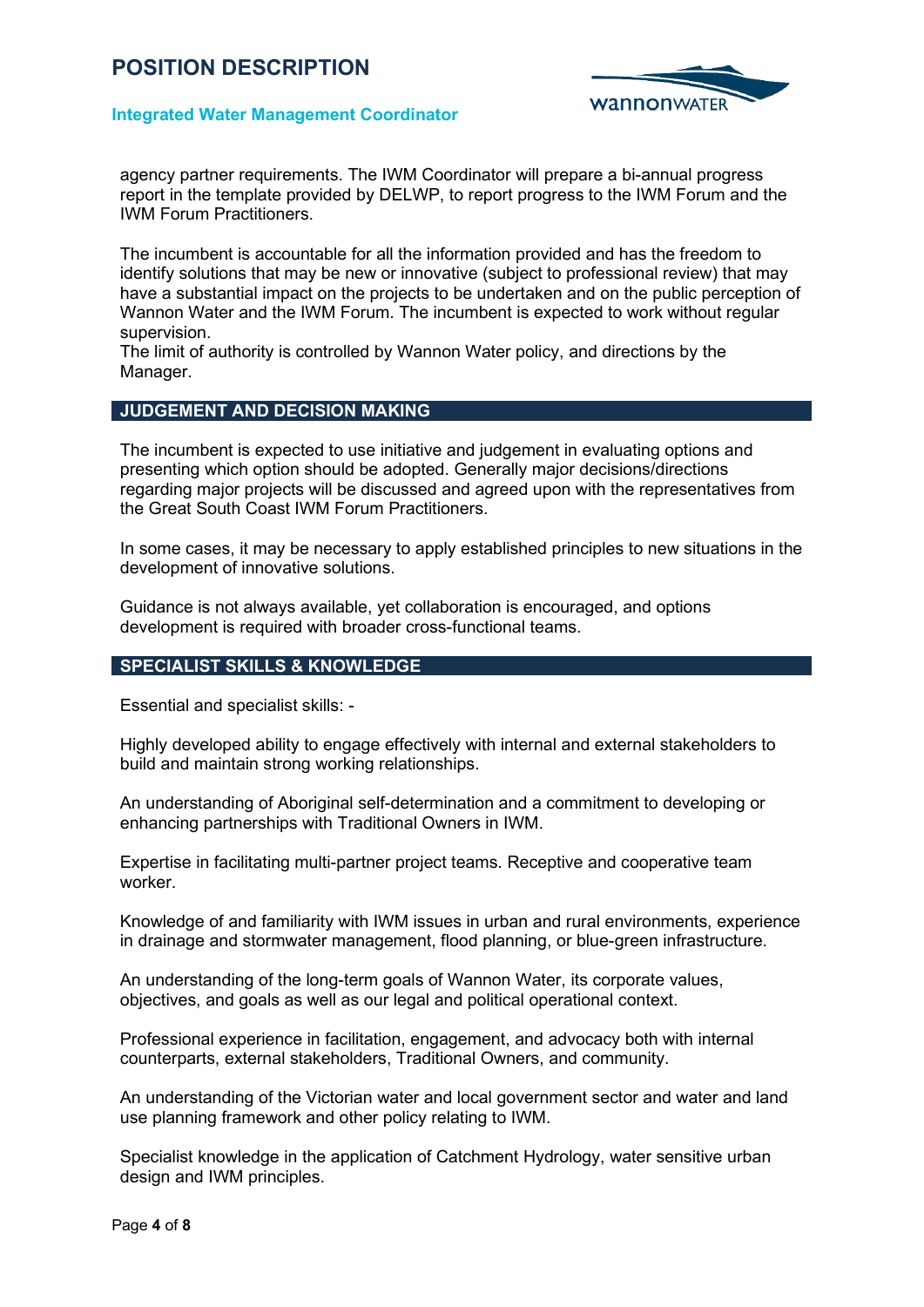

## **Integrated Water Management Coordinator**

An understanding of the Victorian water and local government sector and water and land use planning framework and other policy relating to integrated water management.

Ability to liaise with other organisations to discuss and resolve specialist problems and with other employees within their own organisation to resolve intra-organisational issues.

Ability to gain cooperation and assistance from members and other stakeholders to assist the Forum in achieving its vision and the Strategic Directions Statement (SDS).

Track, maintain and report on budgets to internal and external funding interests

General operating knowledge of MS Office.

## **MANAGEMENT SKILLS**

This position is expected to be able to self-motivate, set priorities, plan, and organise one's own work and that of staff they are supporting, to achieve specific and set objectives in the most efficient way possible with the resources available.

The position may at times require that the person work on their own, relying on their own resources. The position will also require the incumbent to successfully work in a team environment.

Emphasis must be given to achieving the right result within an agreed timetable.

## **INTERPERSONAL SKILLS**

This position requires the ability to:

Engage effectively with internal and external stakeholders to build and maintain positive working relationships in developing concept designs to solve specialist problems.

Gain cooperation of approval authorities and other organisations.

Lead, motivate, support, and develop other employees, Forum and Practitioner members.

## **QUALIFICATIONS & EXPERIENCE**

#### **Essential**

Diploma/Degree in Engineering, relevant Science, or relevant tertiary qualification.

Five to ten years' experience in integrated water management is desirable.

A copy of current driver's licence is required for inclusion on personnel record.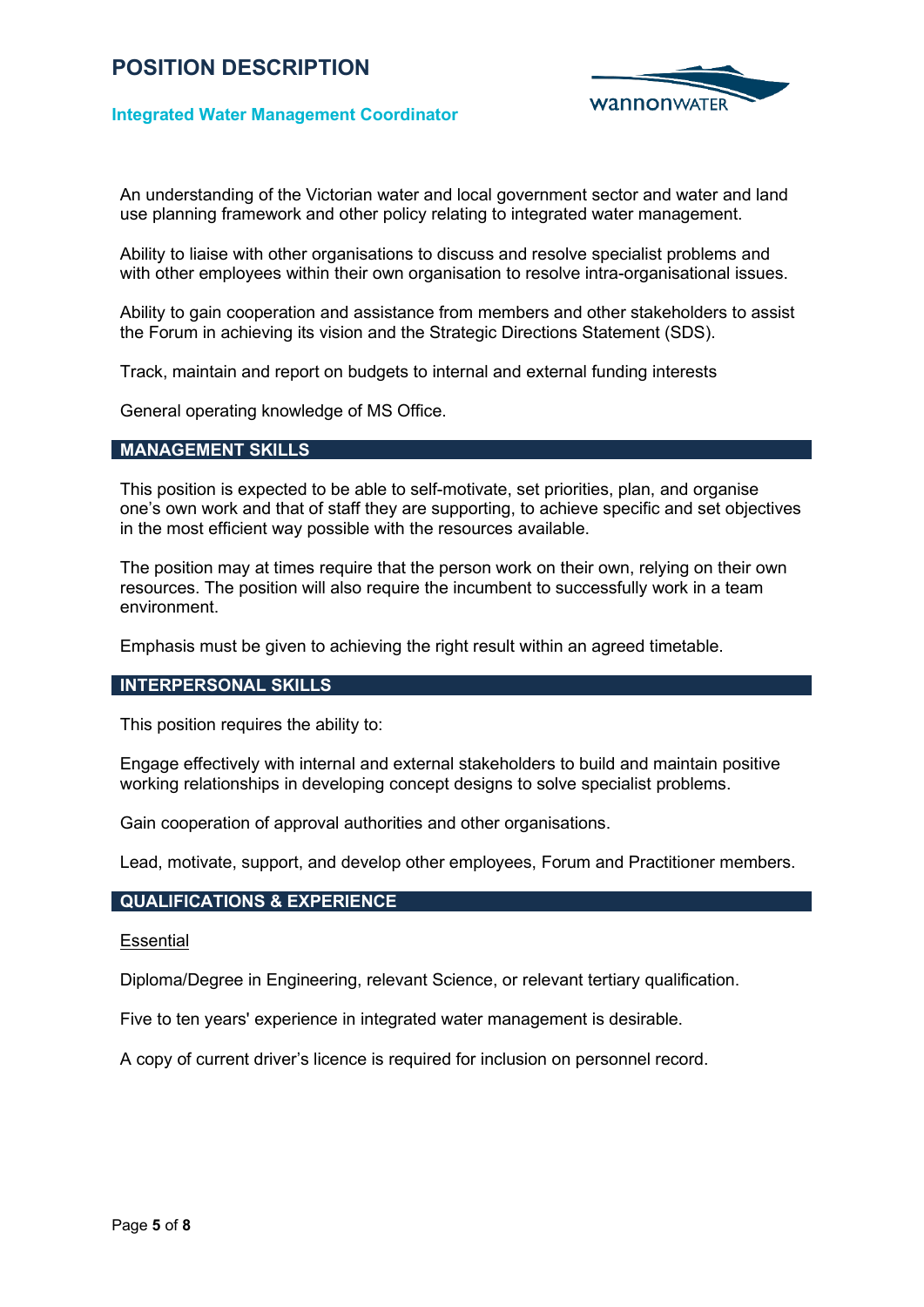

## **Integrated Water Management Coordinator**

## **INTEGRATED MANAGEMENT SYSTEMS**

Wannon Water will plan, establish, implement, maintain, comply with and continually improve an Integrated Management System containing the elements of:

• AS/NZS ISO 9001: Quality management systems - Requirements

• AS/NZS ISO 14001: Environmental management systems - Specification with guidance for use and AS/NZS ISO 14004: Environmental management systems - General guidelines on principles, systems and supporting techniques

• AS/NZS ISO 45001: Occupational health and safety management systems – Requirements with guidance for use; and

• HACCP based Drinking Water Quality Management System

Every employee has the right and obligation to continually improve the Integrated Management System by:

- initiating action that prevents deficiencies and
- initiating, recommending and providing solutions to Management.

## **OTHER INFORMATION**

#### **Values**

Wannon Water employees will demonstrate the values of the Victorian Public Sector as described in the Code of Conduct for Victorian Public Sector Employees (Responsiveness, Integrity, Impartiality, Accountability, Respect, Leadership, Human Rights) as well as Wannon Water's values:

Our slogan

- Think It!
- Work It!
- Own It!

Our Values

- People Focused
- Respect
- Collaboration
- Innovation
- **Integrity**

We are committed to a destination where:

- Our people love working at Wannon Water.
- Our customers consider us great value.
- Our community partnerships help this region flourish.
- We are proud of our business excellence.

#### • **Inclusion and Diversity**

Wannon Water embraces all forms of diversity and promotes family friendly working hours and leave arrangements to ensure our workforce is representative of the community that we serve.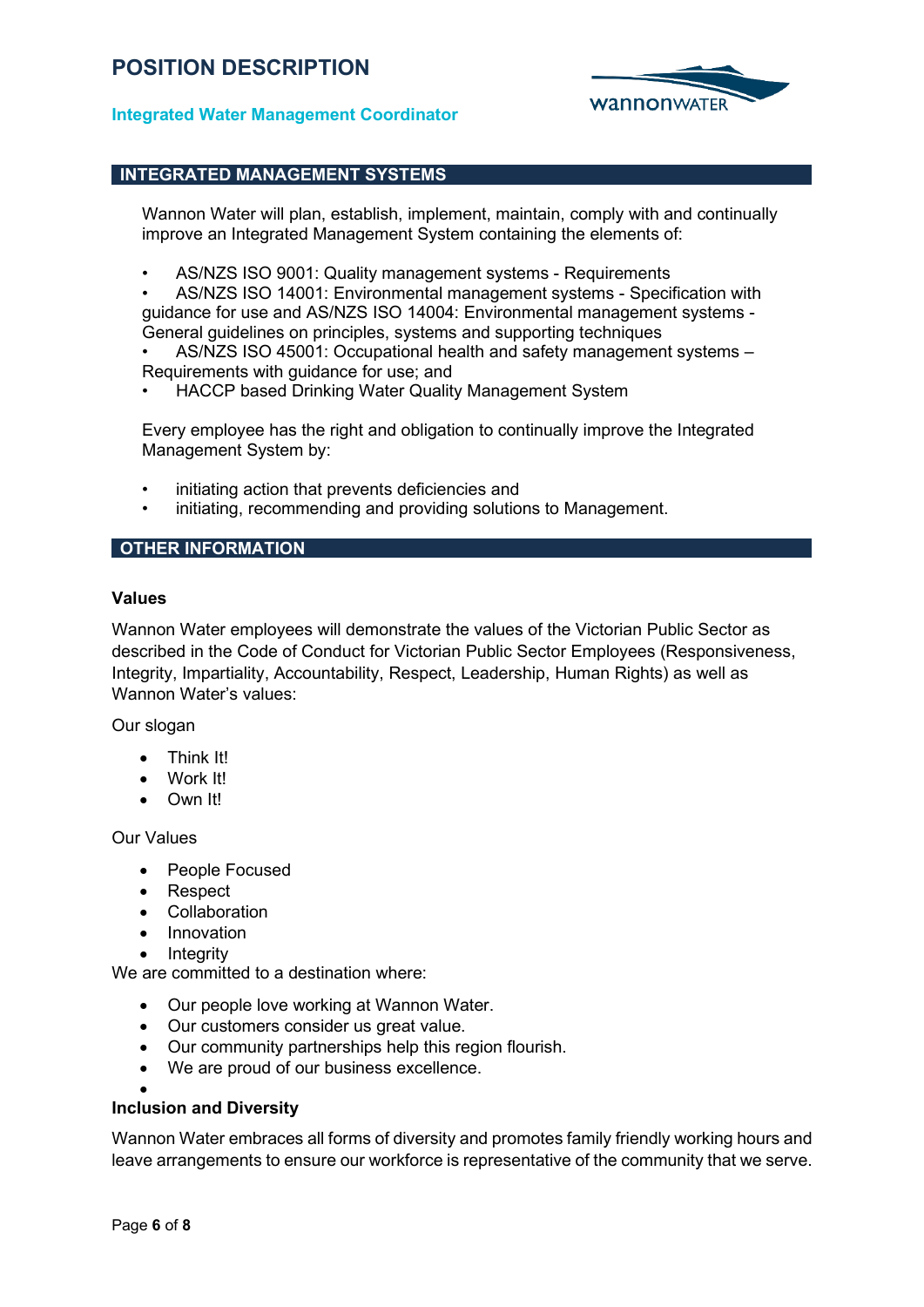

## **Integrated Water Management Coordinator**

## **Minimum Employment Period**

All successful applicants will be subject to six month minimum employment period as per the Fair Work Act 2009

## **Code of Conduct for Victorian Public Sector Employees**

The Corporation will require all successful applicants to adhere to the values and principles outlined within the Code of Conduct for Victorian Public Sector Employees.

## **Policies and Procedures**

All employees will adhere to systems, policies and procedures in relation to the Corporation's activities.

Employees should also adhere to the following principle:

"The employee shall not use the position for his or her personal gain or advantage, nor disclose any confidential information which may be acquired as a result of his or her employment by the Corporation".

## **Occupational Health & Safety**

Wannon Water has developed OH&S policies & Procedures that are designed to meet the requirements of the internationally recognised Australian Standard / New Zealand Standard 4801 (AS/NZS 45001). These standards ensure that all employees are provided with a safe and healthy working environment and compliance is mandatory.

## **Equal Employment Opportunity**

Wannon Water observes the principles of Equal Employment Opportunity and it is the responsibility of each and every employee of Wannon Water to ensure the workplace is free from discrimination.

## **Training & Development**

Wannon Water and its employees agree that well planned training is important to the success of the organisation. Wannon Water will work with employees to identify areas where the provision of training is required. An annual performance review of each employee will be undertaken by the employee's manager/coordinator in consultation with the employee to identify, plan and implement relevant training and development for the upcoming twelve months.

Wannon Water commits to providing suitable targeted training to equip employees with the necessary skills and competency to undertake their work.